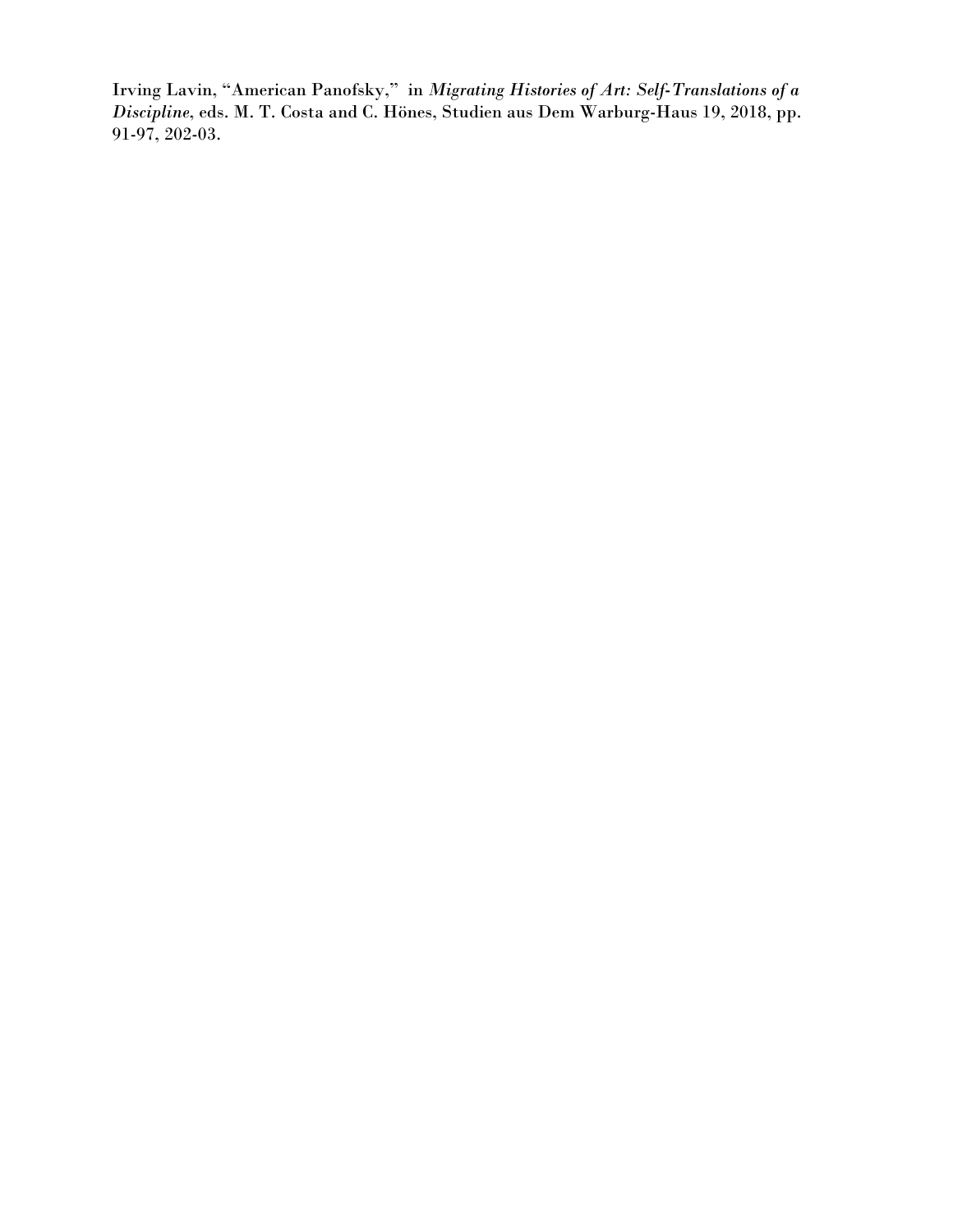Maria Teresa Costa and Hans Christian Hönes (eds)

# **MIGRATING HISTORIES OF ART**

Self-Translations of a Discipline

De Gryter: Berlin, 2018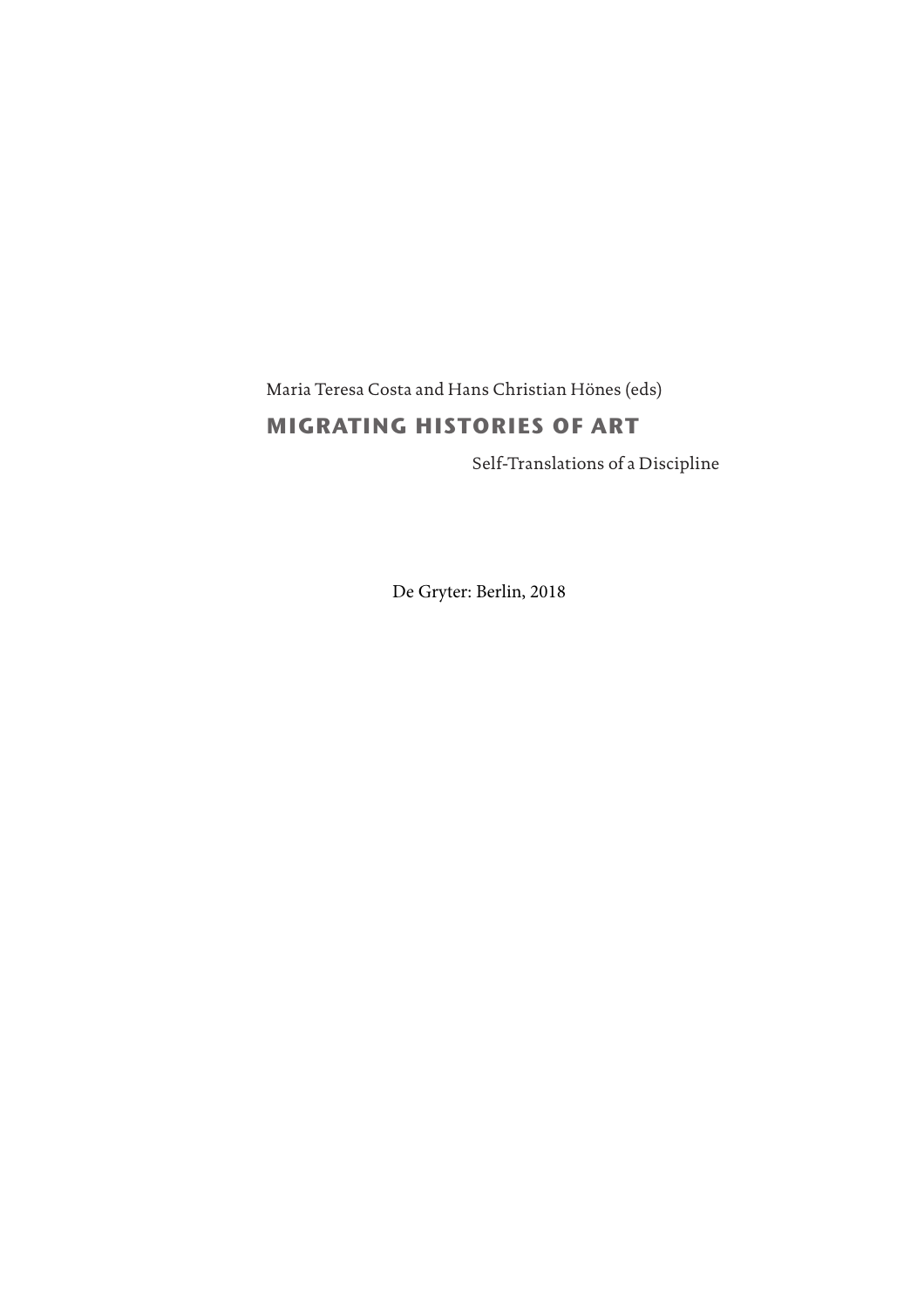

Herausgegeben von Uwe Fleckner Margit Kern Birgit Recki Cornelia Zumbusch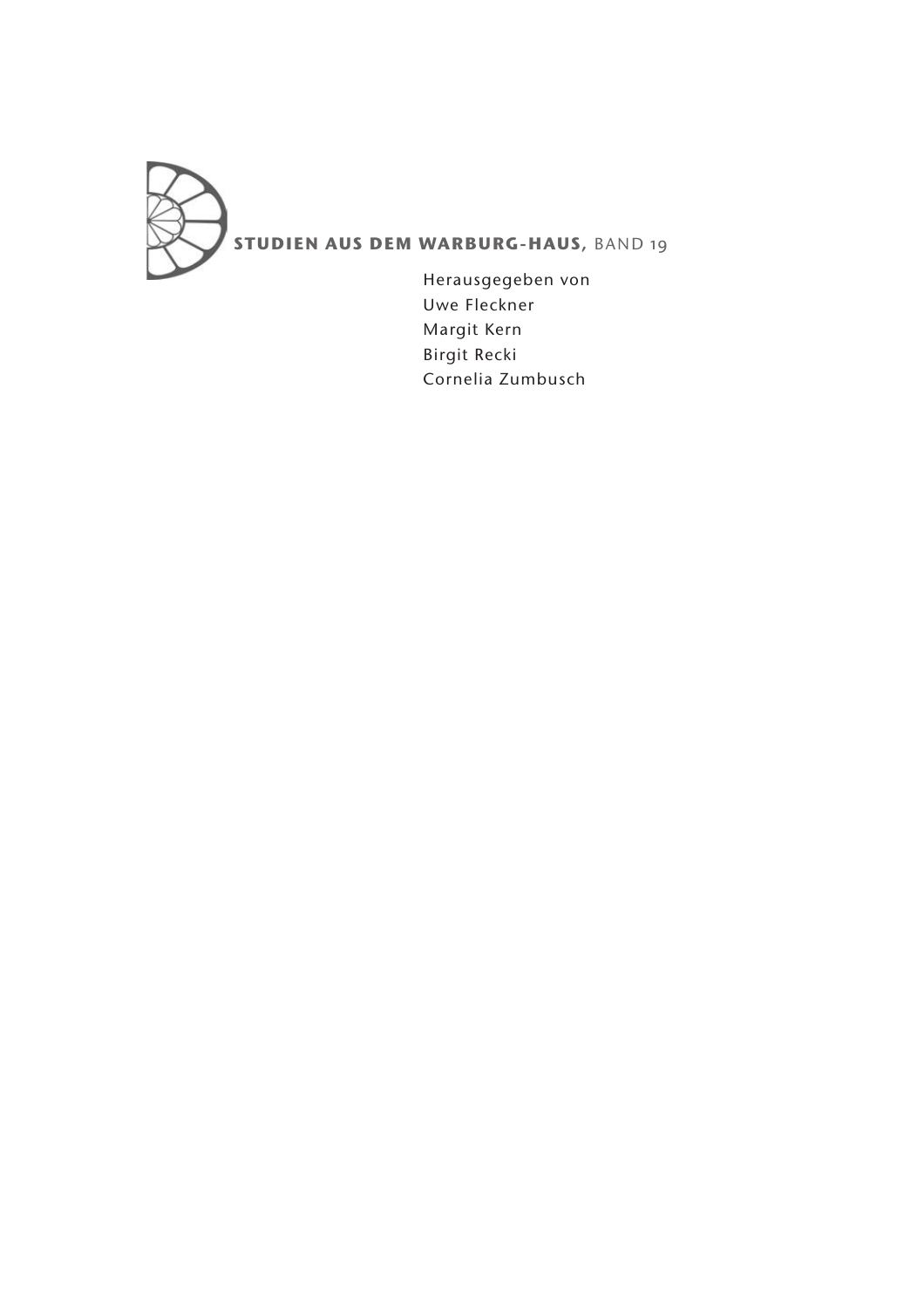Maria Teresa Costa and Hans Christian Hönes (eds)

# **MIGRATING HISTORIES OF ART**

Self-Translations of a Discipline

**DE GRUYTER**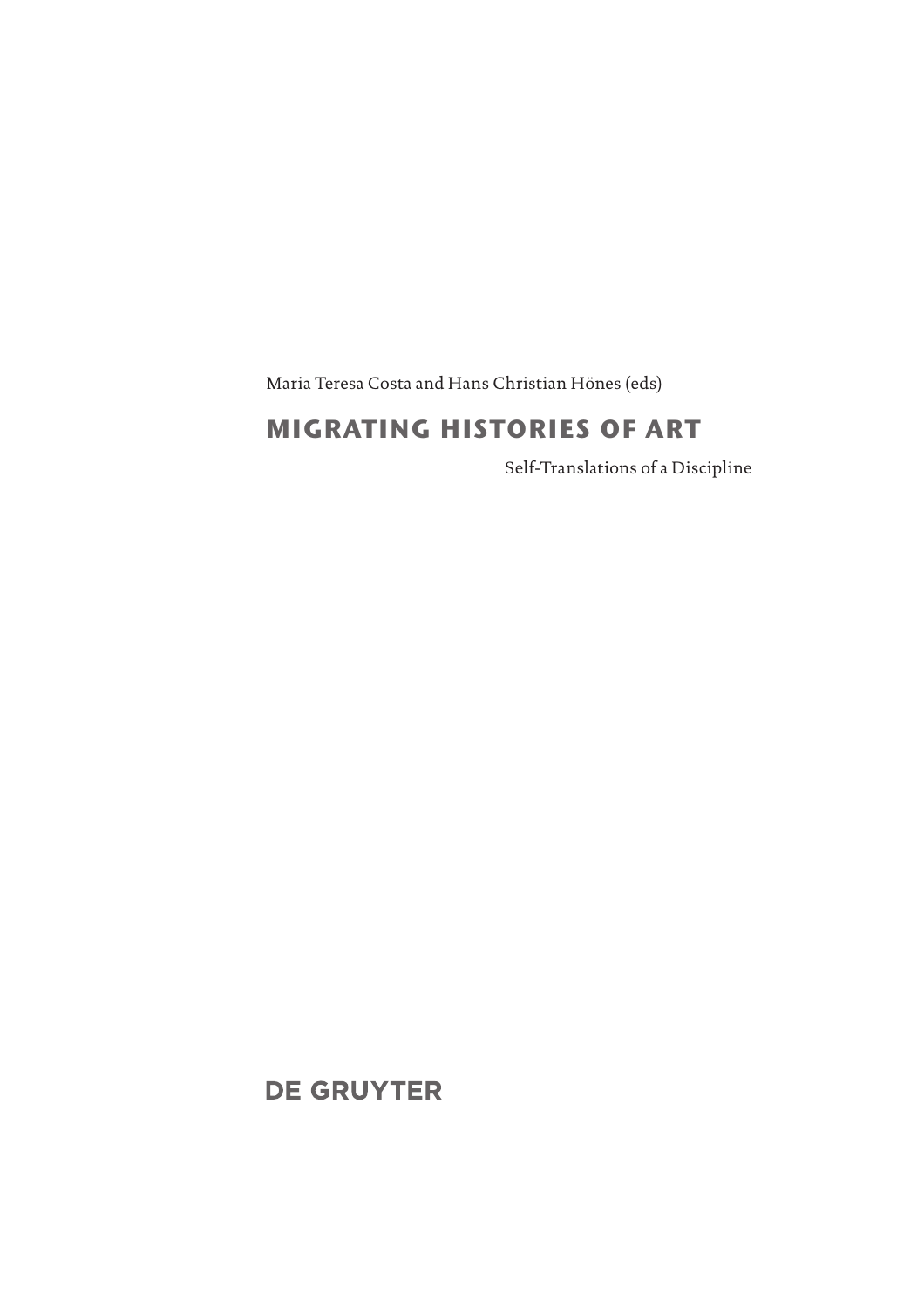## **AMERICAN PANOFSKY**

Irving Lavin

The literature on Panofsky, his work and his life, is by now enormous, but I wanted to contribute to this volume because I think – maybe – I have something worthwhile to say specifically about his self-translation, as a scholar and as a human being. And I will tell you why. The answer is implicit in my title, *American Panofsky*, because it is not really proper English, as no doubt you are aware. We do not normally juxtapose an adjective of that kind with a noun of that kind. But the title is very deliberate and it is also metaphorical, and I hope that by the end you will understand what it means and forgive my grammatical transgression.

When we talk about Panofsky in this context, we are talking about one of his most famous writings, called *Three Decades of Art History in the United States. Impressions of a Transplanted European* (ill. 14), which we all know mostly from the republication as an epilogue at the end of his great volume called *Meaning in the Visual Arts.*1 In fact, the essay was first published with the title *The History of Art* in a volume entitled *The Cultural Migration. The European Scholar in America*, edited by W. Rex Crawford in 1953. It was one of a series of Benjamin Franklin Lectures delivered at the University of Pennsylvania in 1952. The other lectures included, covering a wide range of disciplines, were: Franz L. Neumann, *Social Sciences*; Henri Peyre, *The Study of Literature*; Wolfgang Köhler, *The Scientists in their New Environment*; Paul Tillich *The Conquest of Theological Provincialism*; Rex Crawford, *American thought and Latin-American philosophy*. The authors were all famous scholars in their respective fields, and Panofsky's essay was thus delivered and published in a very distinguished context.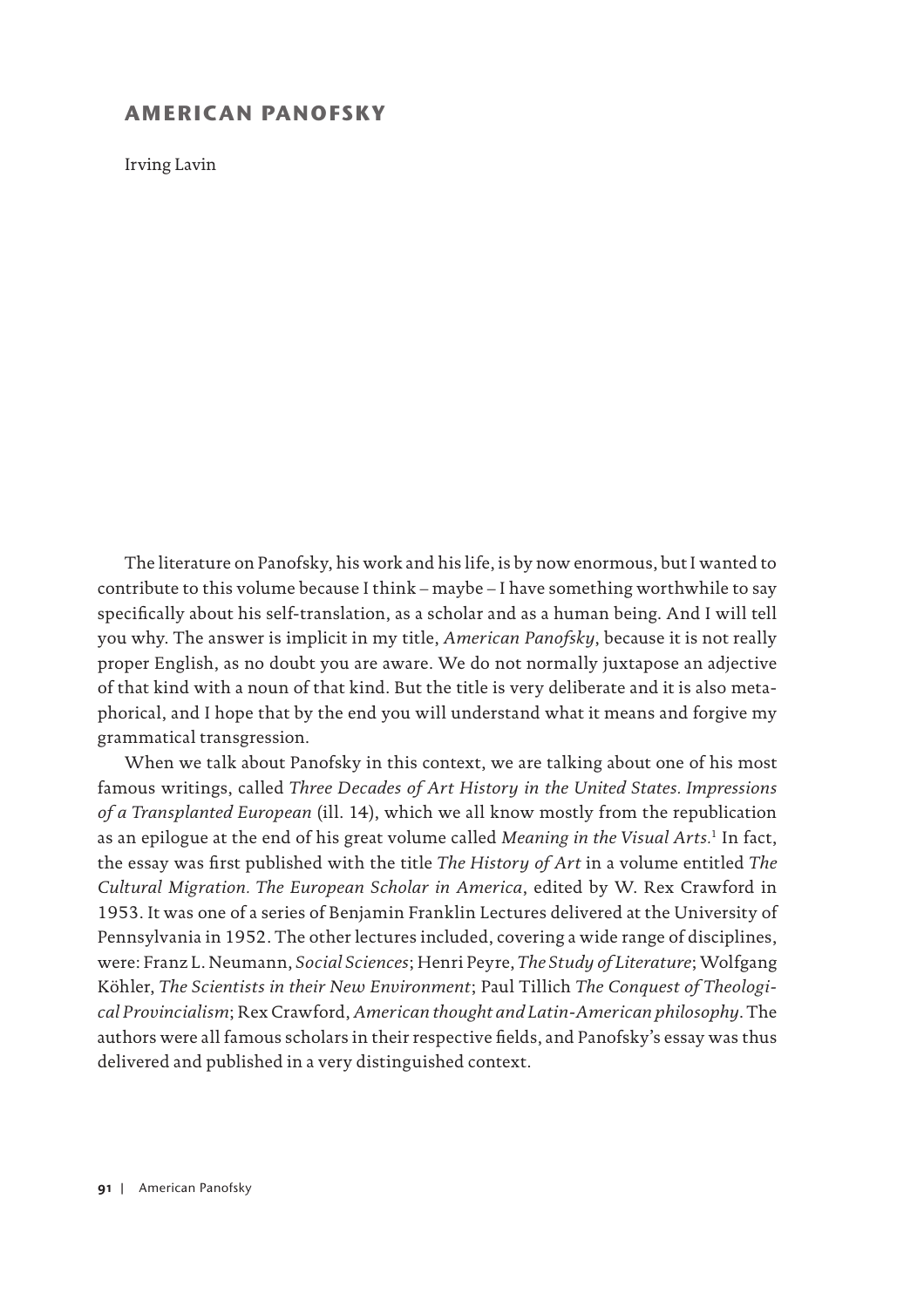# THREE DECADES OF ART HISTORY IN THE UNITED STATES

Impressions of a Transplanted European

#### Erwin Panofsky



PROFESSOR PANOFSKY AT HIS HOME IN PRINCETON  $E_{\text{VEN}}$  when dealing with the remote past, the historian cannot be entirely objective. And in an account of his own experiences and reactions the personal factor becomes so important that, it has to be extrapolated by a deliberate effort on the part of the reader. I must, therefore, begin with a few autobiographical data, difficult though it is to speak about oneself without conveying the impression of either false modesty or genuine conceit,

I first came to this country in the fall of 1931 upon the invitation of New York University. I was then professor of the history of art at Hamburg; and since this Hanseatic city was always proud of its

cosmopolitan tradition, the authorities were not only glad to grant me a leave of absence for one semester but subsequently consented to an arrangement whereby I was permitted to spend alternate terms in Hamburg and New York. Thus for three successive years I commuted, as it were, across the Atlantic. And when the Nazis ousted all Jewish officials in the spring of 1933, I happened to be in New York while my family were still at home. I fondly remember the receipt of a long cable in German, informing me of my dismissal but sealed with a strip of green paper which bore the inscription: "Cordial Easter Greetings, Western Union."

Professor Panofsky needs no introduction to CAJ readers. His essay here reprinted Frojessor Panojsky needs no introduction to CAJ readers. His essay here reprinted<br>with only a few minor changes was originally presented as a Benjamin Franklin Lecture<br>at the University of Pennsylvania in the spring of 195 permitted CAJ to reprint it.

14 Erwin Panofsky: *Three Decades of Art History in the United States*, in: *College Art Journal* XIV-1/1954, p. 7

There is, of course, a great literature about the phenomenon of immigration of intellectuals from Germany both before and especially following the expulsion of Jews from the universities and other state institutions in 1933. Art historians, more specifically, have extensively reflected on the impact of this migration for the discipline. I will mention here only three: Karen Michel's very perspicacious book *Transplantierte Kunstwissenschaft. Deutschsprachige Kunstgeschichte im amerikanischen Exil* (1999) approaches the topic of this volume probably most directly.2 Colin Eisler, himself born in Ham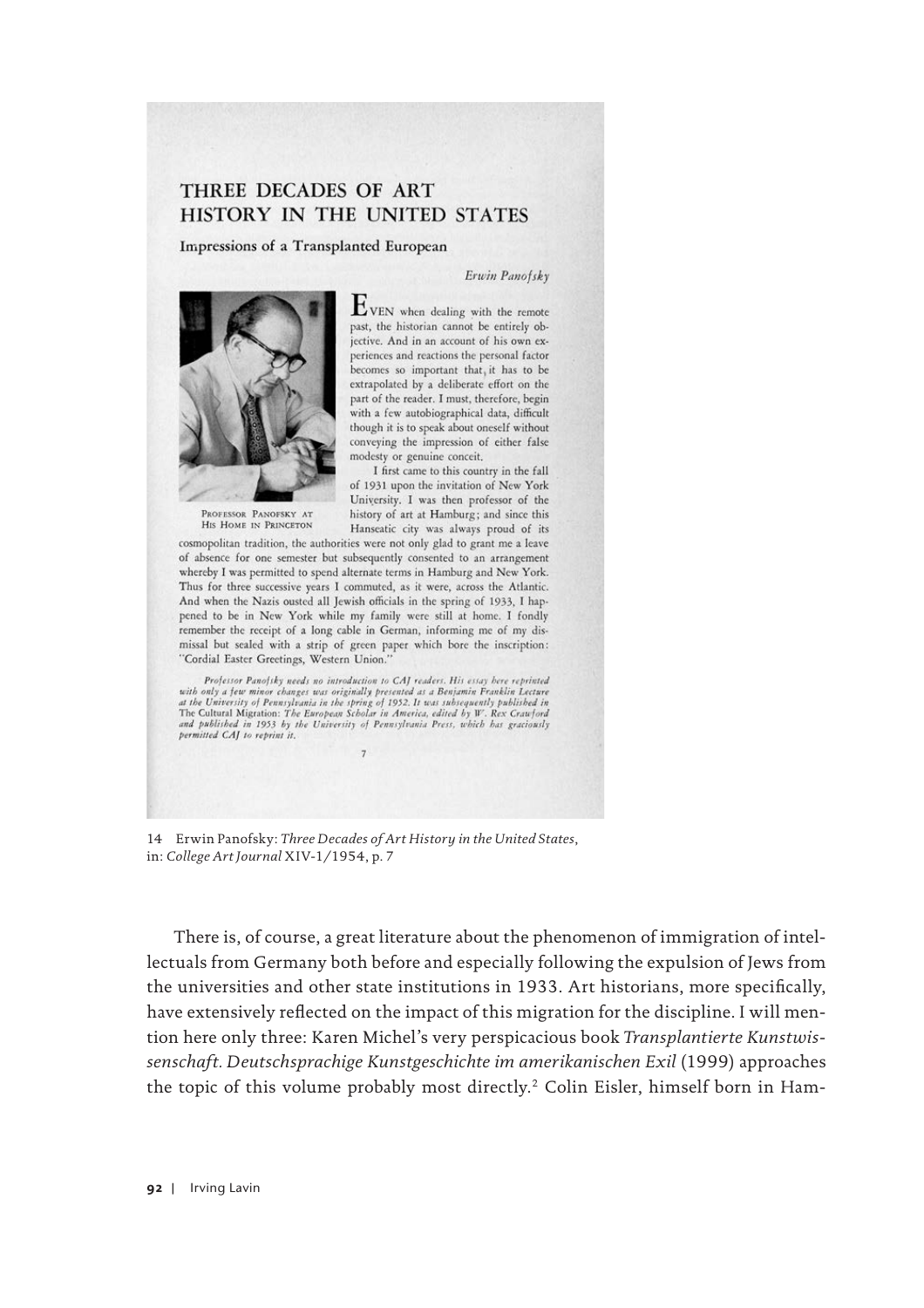burg (1931) but educated at Yale and Harvard, thus having a personal familiarity with the German language and culture and many of the émigrés, wrote a long and admirable survey of the work of the leading immigrant art historians in the United States, *Kunst geschichte American Style. A Study in Migration*. 3 Most recently, Andreas Beyer published a magisterial study of Panofsky, *Stranger in Paradise. Erwin Panofsky's Expulsion*  to the Academic Parnassus, to which I fear I can add nothing, or little.<sup>4</sup>

### **'HITLER IS MY BEST FRIEND […]'**

What I have to say about Panofsky can be summarized in one sentence: it has not been noted that Panofsky was, as far as I can see, the only émigré to write about what he *learned* in America. All the other immigrants wrote, or were written about what they achieved in America, as they properly should: how else could the range and depth of their contribution to American culture be fully grasped? By contrast, there is actually nothing about what Panofsky himself achieved in his essay. The most notable statement about his own person is in the essay's subtitle: *Impressions of a transplanted European*. This phrase alone conveys the essence of his meaning, with his usual verbal acumen. He was uprooted from one culture and took root in another.

The other migrants in one way or another normally expressed their appreciation that they were accepted and often vigorously sought after, because many of them were very famous. This point is especially true of the art historians who came to the Institute of Fine Arts, the Graduate Department of Art History, New York University, founded at exactly that moment, 1932, by a most amazing man, Walter W. S. Cook, who occupies a seminal place in our history. It was he who said: 'Hitler is my best friend, he shakes the trees and I collect the apples.'5 And so he did. Under Cook's aegis as Director a remarkable series of stellar German art historians came, some passing through, some remaining – that variety was in the nature of the place, and that is what made it great. Virtually overnight the Institute became, in my mind, the greatest art historical academic institution in the world.

Panofsky begins his essay with three brief personal paragraphs describing, as he thought proper, his life in the United States following his dismissal from the University of Hamburg, along with that of all Jewish officials from German universities, in the spring of 1933.<sup>6</sup> The purpose of these paragraphs was to confess that his own experience was from the outset not typical since he soon obtained privileged positions at prestigious institutions, the Institute of Fine Arts in New York, Princeton University, and finally at the Institute for Advanced Study in Princeton (the first and third then *in statu nascendi*). While he was of course deeply grateful for having been treated as a guest rather than a refugee, he regretted not having had much contact with undergraduate students. Only in these autobiographical paragraphs does Panofsky write, as said, in the first person sin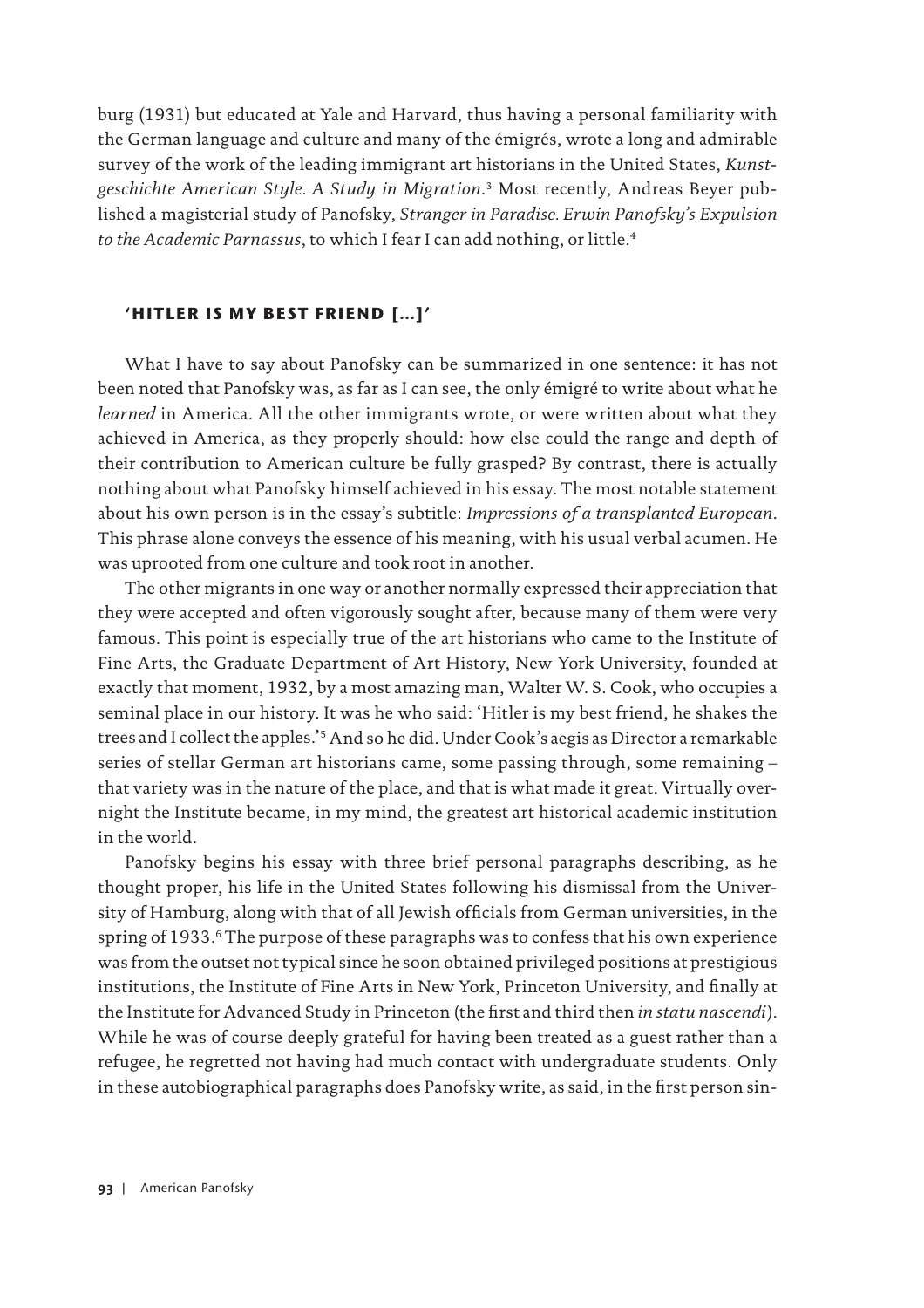gular. Subsequently the text is almost exclusively in the third person representing the immigrant in general.

There follows a brief survey of art history in Europe, especially Germany, until the great catastrophe, to reach the following, stunning conclusion: '[…] in the 1930s the German speaking countries still held the leading position in the history of art – except in the United States of America'.7 He then embarks on a long disquisition on the history of art in America, which originated 'as the private hobby of such men of letters as Henry Adams (1838–1918) and Charles Eliot Norton (1827–1908)', with no relationship to what was happening in Europe.<sup>8</sup> Panofsky also explains, as no one ever had, why the work of the founding fathers of American art history – Allan Marquand, Charles Rufus Morey, Frank J. Mather, Arthur Kingsley Porter, Howard Crosley Butler, Paul Joseph Sachs – was innovative and important. As pioneers of a new discipline they were not followers of an established tradition. They came from different fields: classical philology, theology, philosophy, literature, architecture, collecting. To give just two examples: Allan Marquand, the scion of one of the Captains of the American railroad system, studied philosophy at the newly founded Johns Hopkins University (1876), the first American university to adopt the German academic tradition combining teaching and research.<sup>9</sup> He obtained his Ph.D. there under the great logician Charles Sanders Peirce, with whom he later designed the first mechanical logical calculating machine, the ancestor of the modern electronic computer.10 The machine still exists, housed in the Princeton Art Museum. He began teaching art history at Princeton in 1883, became chairman of the department in 1906 and founded (and funded) the famous Marquand Art library. Allan Marquand was also an important art historian with a vast bibliography of studies on ancient, medieval and Renaissance painting, sculpture and architecture. Particularly innovative and comprehensive were many volumes, including ample archival documentation from the Florentine archives, on the Della Robbia family of sculptors, which recovered the art of terracotta sculpture and especially polychrome glaze technology.<sup>11</sup>

In 1917 Charles Rufus Morey, then chairman of the Princeton Department of Art and Archaeology, founded what became a vast, indispensable database of medieval art in all media, the Index of Christian Art.<sup>12</sup> Many thousands of works are organized and illustrated according to the text of the bible, along with systematic descriptions of the scenes represented. This taxonomy of images made it possible to find and compare many examples of a given subject and so to identify, localize and trace the development of centers of production, or schools. On this basis, a Princeton professor, Earl Baldwin Smith, produced a major, pioneering monograph on a very early group of ivories from the south of France.<sup>13</sup> Be it noted that the underlying concept of iconography had nothing to do with meaning. The system distinguishes between the Annunciation from the left and from the right, but gives no indication what the difference might signify. I remember once in Oxford I was taken to see John Davidson Beazley's index of Greek vase paintings, which is a systematic illustrated listing of all the subjects on Greek vase paintings,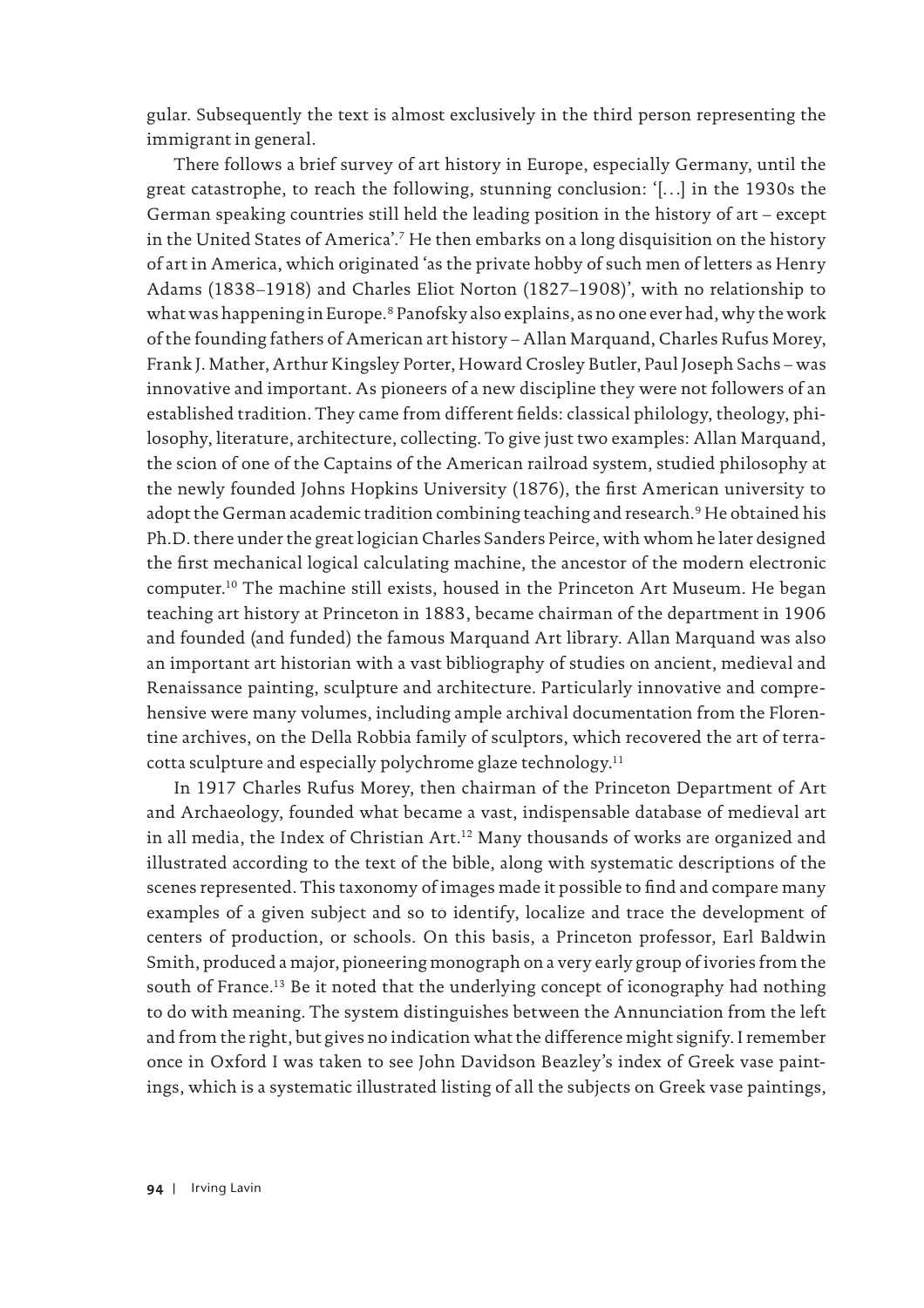in this sense just like the Index of Christian Art. The difference is that only the subjects are inventoried, with no description of the scene and no indication of what subject is represented where on the vase. No notion of the vase as a work of art. By contrast, meaning is exactly what interested Panofsky, as signaled in the title of the book in which his impressions of America were finally published. To connote the difference he needed an appropriate title for another of his epoch-making books, a dazzling panoramic display of a powerful conceptual methodology new in America, *Studies in Iconology. Humanistic themes in the Art of the Renaissance* (1939).14

Morey was a medievalist who wrote extensively about manuscript illumination, and he was a major figure in the history of the Institute for Advanced Study as an advisor on the nascent School of the Humanities (later School of Historical Studies) to Abraham Flexner, the Institute's founding Director. He helped Flexner to try a new method of research methodology by appointing a group of professors who were essentially in the same field but focused on different aspects of it, so that they could work cooperatively. They chose the quintessential ancient locus, Athens, and the first appointments were in archeology, epigraphy, history, and philosophy.15 Morey also urged Flexner to appoint the immigrant Panofsky to the Institute faculty in 1935, partly so that he might also teach at the university.

The College Art Association, founded in 1911 as a professional organization comprising the art departments of American colleges and universities, therefore included both historians and teachers of art. This amalgam was formalized in 1913 with the foundation of the *Art Bulletin*, devoted not primarily to scholarship but to art practice, education and educational methods. 'American art history evolved into an autonomous discipline from the beginning of the twentieth century, and after the First World War [...] it began to challenge the supremacy, not only of the German-speaking countries, but of Europe as a whole.'16 A watershed came in 1923 when the Bulletin became predominantly scholarly, and in time 'the leading art historical journal in the world'. With the advent of Fascism in Germany, however, and the Exodus of the Jews, everything changed, dramatically, overnight: 'The immigrant scholar', Panofsky says, 'was amazed that he could order a book at the New York Public Library without being introduced by an embassy or was vouched for by two responsible citizens; that libraries were open in the evening, some as long as until midnight, and that everybody seemed actually eager to make material available'.17 When I studied in New York in the 1950s I frequently worked at the New York Public Library. It is certainly one of the great libraries of the world in every imaginable field, founded with private money in the good old American way, including the proviso that anyone can go there anytime; in my time it was closed one day a year, on Christmas Eve.

Panofsky declares that 'what made the greatest impression on the stranger […] was this: where the European art historians were conditioned to think in terms of national and regional boundaries, no such limitations existed for the Americans': And, read: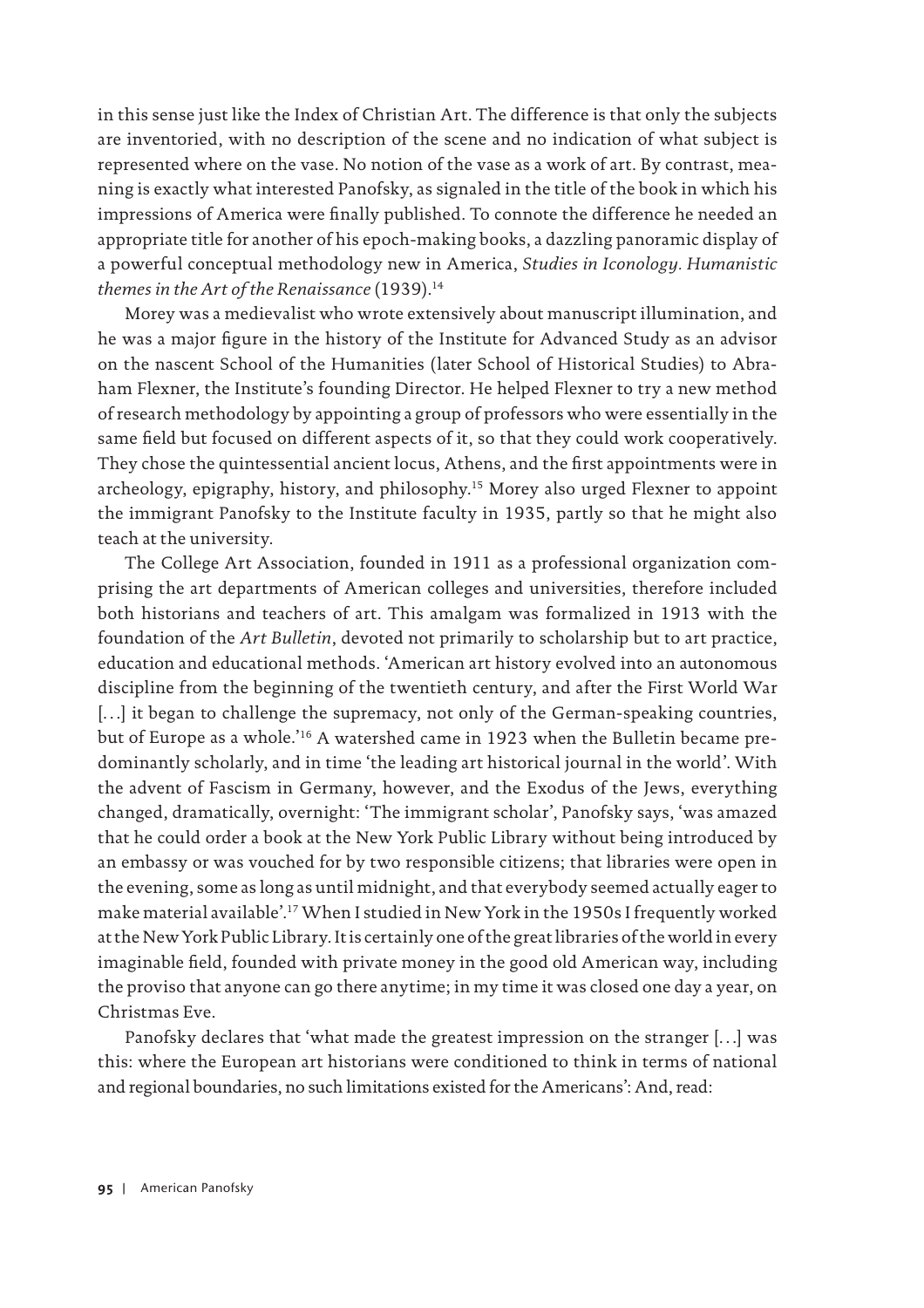'[They] either unconsciously yielded to, or consciously struggled against, deeprooted emotions which were traditionally attached to such questions as whether the cubiform capital was invented in Germany, France, or Italy, whether Roger van der Weyden was a Fleming or a Walloon, or whether the first rib-vaults were built in Milan, Morienval, Caën, or Durham; and the discussion of such questions tended to be confined to areas and periods on which attention had been focused for generations or at least decades. Seen from the other side of the Atlantic, […] the American art historians were able to see the past in a perspective picture undistorted by national and regional bias, so were they able to see the present in a perspective picture undistorted by personal or institutional *parti pris*'.18

Thus, three quarters of the essay are devoted to this kind of appreciation of the intellectual life and stimulation he found in America. This was the fertile soil, in which he took root. The fourth portion is devoted to a comparative analysis and evaluation of the academic structures in American and German universities, which, not being devoted specifically to art history, I will not discuss except to note that he thought both had advantages and both had disadvantages.

### **TRANSFORMATION OF LANGUAGE, TRANSFORMATION OF ACADEMIC PERSONA**

I will conclude with one of the American Panofsky's most important considerations, the beneficial effects of having to learn English:

'It was inevitable that the vocabulary of art historical writing became more complex and elaborate in the German-speaking countries than anywhere else and finally developed into a technical language which – even before the Nazis made German literature unintelligible to uncontaminated Germans – was hard to penetrate. […] The German language unfortunately permits a fairly trivial thought to declaim from behind a woolen curtain of apparent profundity and, conversely, a multitude of meanings to lurk behind one term. […] Every German-educated art historian endeavoring to make himself understood in English […] had to make up his own dictionary.'19

In doing so Panofsky realized that English would require a simpler and more direct syntax and more precise vocabulary. Within months after his arrival he was already writing an absolutely amazing English – American English – so precise and sensitive to words and structure it is hard to believe. He was helped in this endeavor by Mrs. Alfred Barr (Barr was director of the Museum of Modern Art), who was known as Daisy (he often called her 'Lady Margaret'). They became fast friends and conversed in dozens of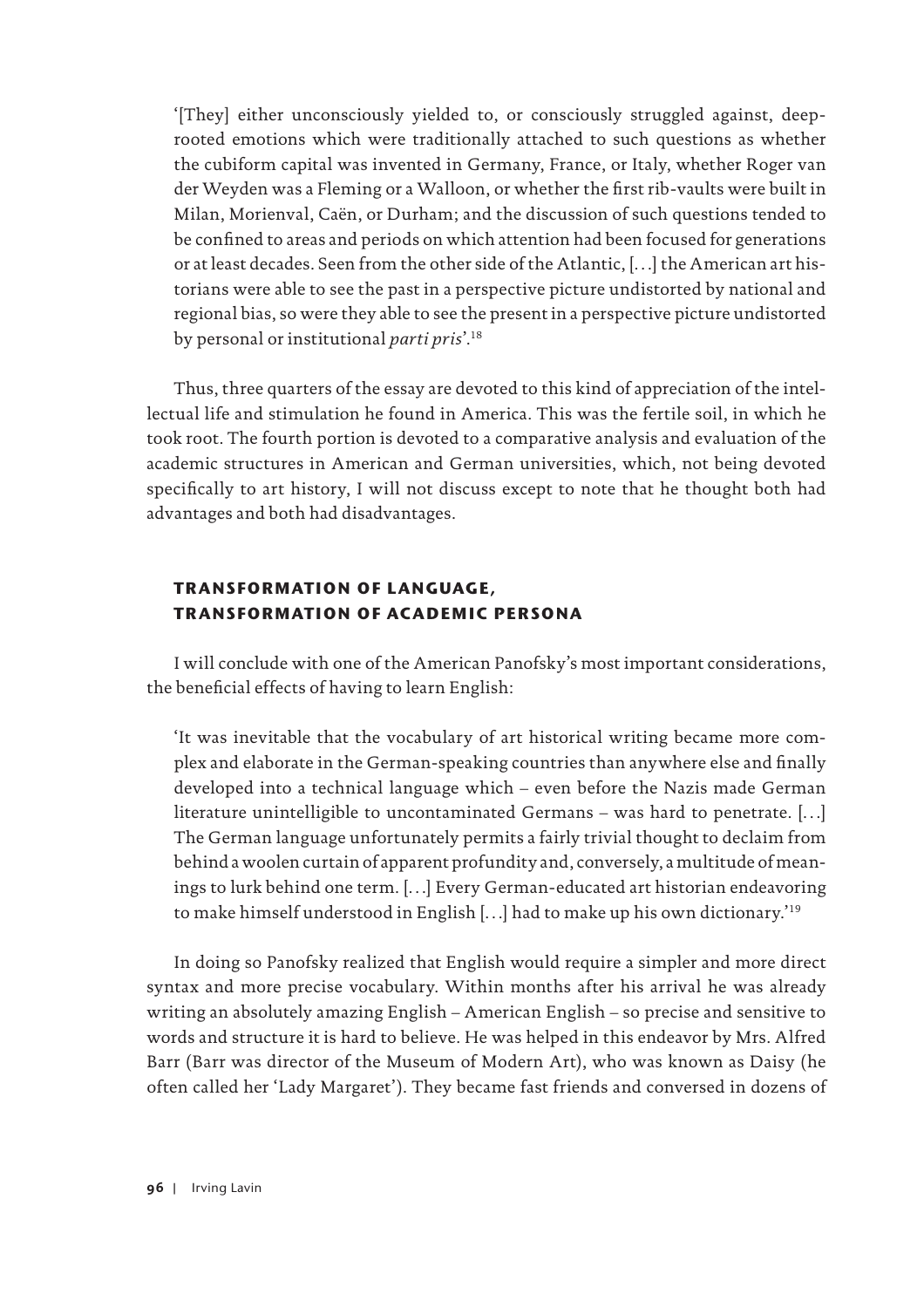letters that are sometimes as long as ten pages at a time. He always spoke with an accent, never ridding himself of his Hamburg past, but he was an elegant lecturer in English, with a magnificent command of the nuances of the language. He also was soon writing with, I would say, emphatically delightful prose. This characteristic is evident particularly and no doubt deliberately, in an essay on the most profound and serious subjects – film and characters like Buster Keaton and Charlie Chaplin.

Panofsky's article on film was published in three versions: initially in 1936 with the title *On Movies*; again the following year, slightly enlarged and with a new title, *Style and Medium in the Moving Pictures*; and in the definitive version, extensively revised and expanded and with the word 'Moving' in the title changed to 'Motion', a decade later, when it was described as 'one of the most significant introductions to the aesthetics of the motion picture yet to be written'.<sup>20</sup> Reprinted at least 22 times heretofore, it is by far Panofsky's most popular work, perhaps the most popular essay in modern art history. This unexampled success is the more astonishing given the author's traditional training and otherwise almost exclusive preoccupation with traditional 'high' art.<sup>21</sup> In fact, the essay offers a rare, if not unique, instance in which a sensitive and informed 'eye- (and later 'ear-) witness' comments extensively on the evolution of a revolutionary new technical invention into a high art. The lapidary style and especially the potent dose of humor in a normally solemn academic and scholarly context, became vintage Panofsky.<sup>22</sup>

He himself described the transformation toward economy of thought and expression that the adjustment to the English language of his adopted country entailed. What he did not mention is an equally profound transformation of his academic persona. Panofsky was famous for his delicious and sometimes outlandish witticisms. In America, his wit was always irrepressible and legendary, from cradle to grave, as it were, for example: 'Children should neither be seen nor heard until they can quote Virgil in Latin.'23 And witness the immortal epitaph which he said appeared to him in a dream after spending an afternoon with his granddaughter: 'He hated babies, gardening, and birds; / But loved a few adults, all dogs, and words.'24

I speak here, however, of the infusion of this personal quality into the *koine* of scholarly discourse.25 That is the critical point; he had no limit in-between. The charm and humor that abound in almost everything he wrote in English were a product of his Americanization. They were his own invention, however, for they were no more characteristic of previous American scholarship in art history than they were of European. And they brought a breath of fresh air to academe, both here and abroad.

Of course, we all know that the matter of language also had a political, indeed ideological root deep in Panofsky's psyche. He neither wrote nor spoke German publicly after he moved to America – with the notable exception of his trip to Munich in 1967 to receive the *Pour le Mérite* award, Germany's highest honor. For the requisite acceptance address there, he spoke in German.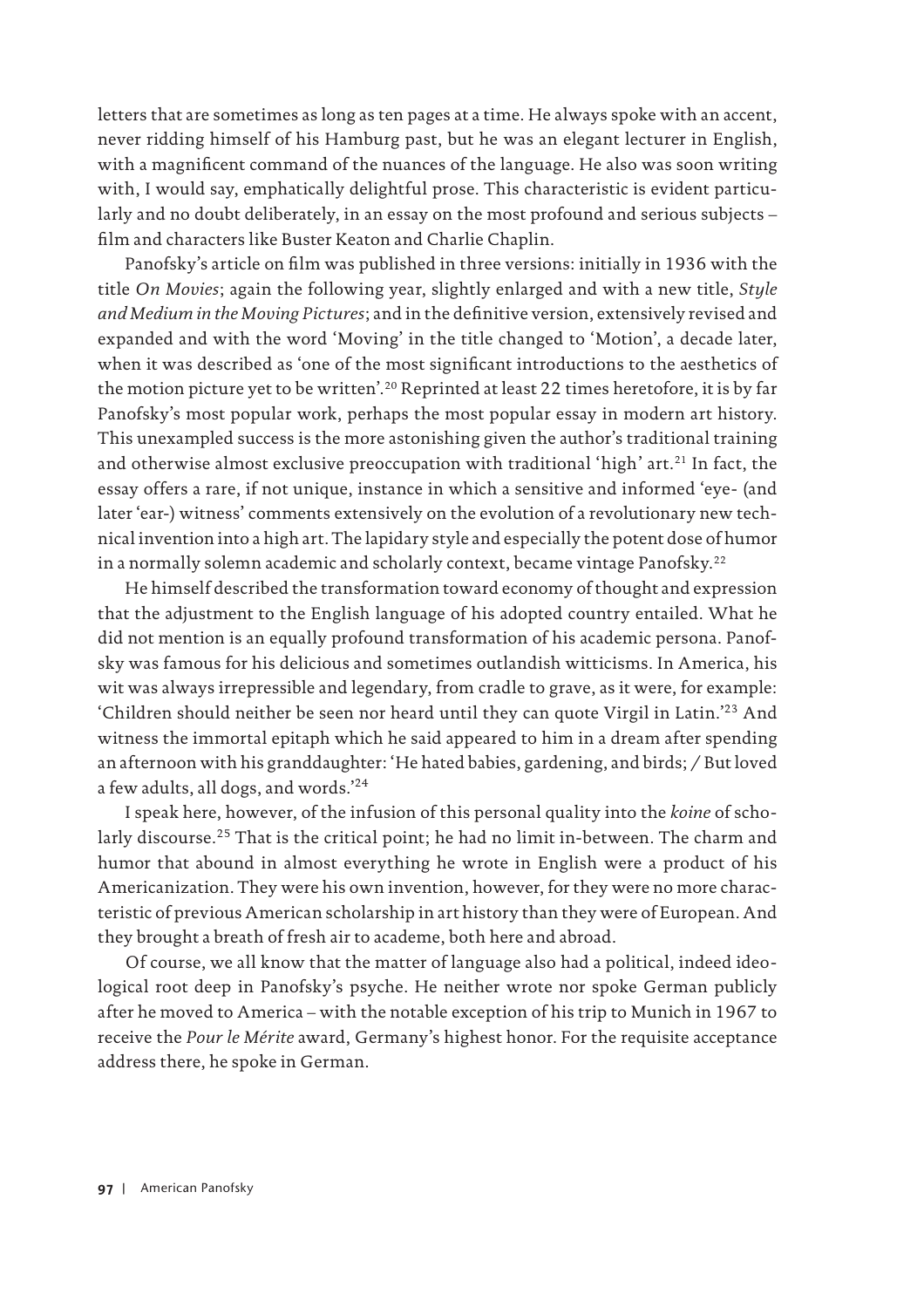### **American Panofsky (Irving Lavin)**

**1** Erwin Panofsky: *Meaning in the Visual Arts. Papers in and on Art History*, New York 1955, pp. 321–346. The essay was published simultaneously and with the same title in the predecessor of the *Art Bulletin,* the *College Art Journal* XIV-1/1954, pp. 7–27.

**2** Karen Michels: *Transplantierte Kunstwissenschaft. Deutschsprachige Kunstgeschichte im amerikanischen Exil*, Berlin 1999.

**3** Colin Eisler: *Kunstgeschichte American Style. A Study in Migration*, in: Donald Fleming and Bernard Bailyn (eds): *The Intellectual Migration. Europe and America, 1930–1960*, Cambridge/ Mass. 1969, pp. 544–629.

**4** Andreas Beyer: *Stranger in Paradise: Erwin Panofsky's Expulsion to the Academic Parnassus*, in: Eckart Goebel and Sigrid Weigel (eds): *'Escape to Life'. German Intellectuals in New York. A Compendium on Exile after 1933*, Berlin/Boston 2012, pp. 429–444.

**5** Quoted after Panofsky 1955, p. 332. The dictum was also quoted in an essay by a devoted pupil and protégé of Panofsky, Harry Bober: *The Gothic Tower and the Stork Club*, in: *Arts and Sciences*  1/1962, pp. 1–8.

**6** Panofsky 1955, p. 1: 'And when the Nazis ousted all Jewish officials in the spring of 1933, I happened to be in New York while my family were still at home.'

**7** Panofsky 1955, p. 324.

**8** Ibid.

**9** On Marquand, cf. Marilyn Aronberg Lavin: *The Eye of the Tiger. The Founding and Development of the Department of Art and Archaeology, 1883–1923*, Princeton 1983, pp. 8–9; on Johns Hopkins University, cf. Hugh Hawkins: *Pioneer. A History of Johns Hopkins University*, Baltimore 2002.

**10** Cf., for instance, Allan Marquand: *A New Logical Machine*, in: *Proceedings of the American Academy of Arts and Sciences* 21/1886, pp. 303–07.

**11** Allan Marquand: *Luca della Robbia*, Princeton 1914; id.: *Giovanni della Robbia*, Princeton 1920.

**12** Colum P. Hourihane: *Classifying subject matter in medieval art. The index of Christian art at Princeton University*, in: *Visual resources* 30.3/2014, pp. 255–262.

**13** Earl Baldwin Smith: *Early Christian Iconography, and a School of Ivory Carvers in Provence*, Princeton 1918.

**14** The concept of Iconology has been much studied and was deeply embedded in the culture of the Warburg Institute, but it is curious that one of its most devoted and learned refugee scholars (not a Jew) and a favourite student and friend of Panofsky reported that the term Iconology did not appear prominently in Warburg's own work. William S. Heckscher: *The Genesis of Iconology*, in: *Stil und Überlieferung in der Kunst des Abendlandes. Akten des 21. Internationalen Kongresses für Kunstgeschichte in Bonn,* 3 vols, Berlin 1967, vol. 3, pp. 239–262, cf. pp. 260, 262.

**15** On Flexner, cf. Thomas Neville Bonner: *Iconoclast. Abraham Flexner and a Life in Learning*, Baltimore 2002; on the IAS, cf. Steve L. Batterson: *Pursuit of Genius. Flexner, Einstein, and the Early Faculty at the Institute for Advanced Study*, Wellesley/Mass. 2006.

**16** Panofsky 1955, p. 324.

**17** Ibid., p. 327.

**18** Ibid., p. 328.